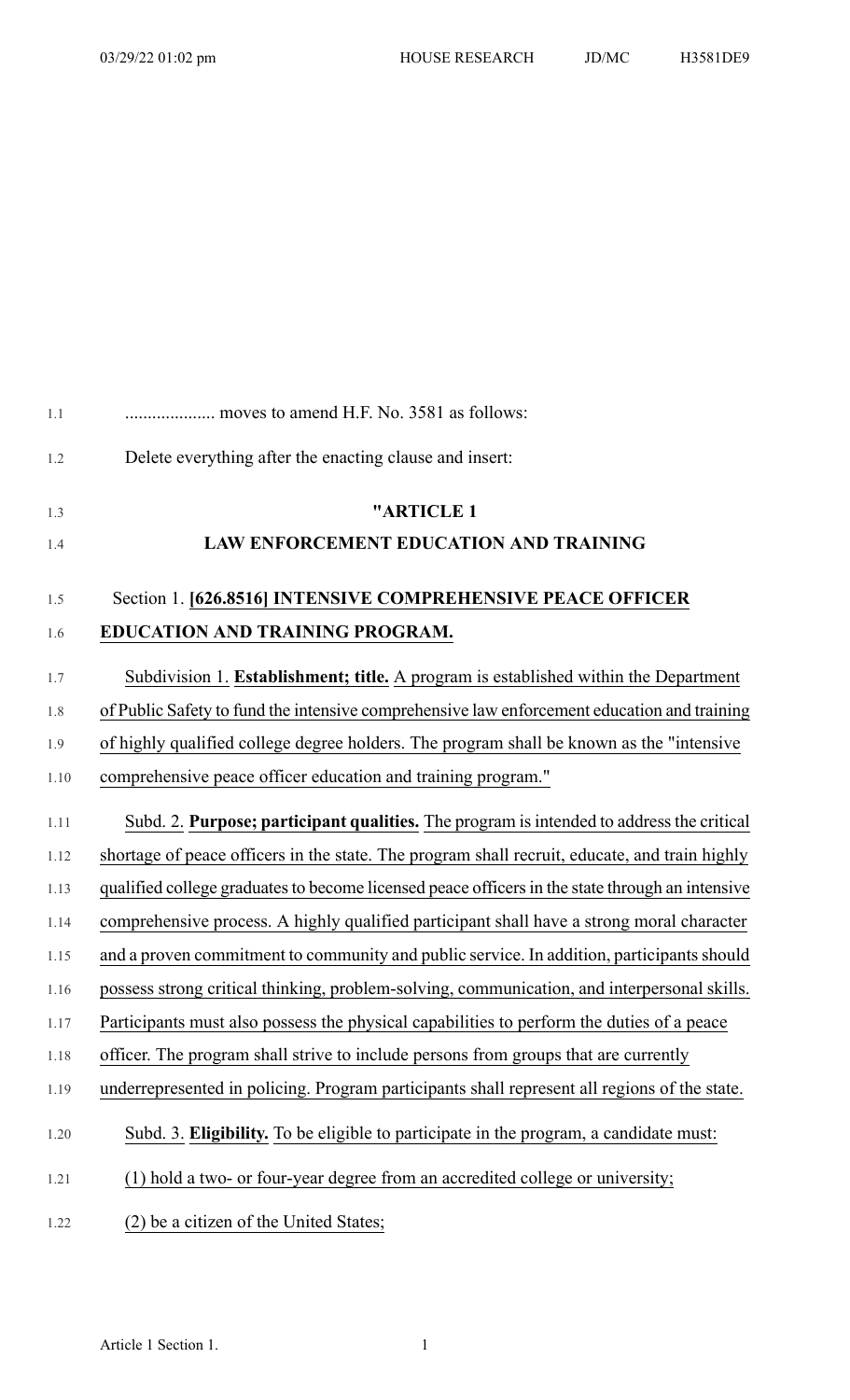| 2.1  | (3) submit to a thorough background check, including searches by local, state, and federal  |
|------|---------------------------------------------------------------------------------------------|
| 2.2  | agencies, to disclose the existence of any criminal record or conduct which would adversely |
| 2.3  | affect the performance by the candidate of peace officer duties; and                        |
| 2.4  | (4) possess a valid Minnesota driver's license or, in case of residency therein, a valid    |
| 2.5  | driver's license from another state, or eligibility to obtain either license.               |
| 2.6  | Subd. 4. Application. The commissioner shall establish and publish an application for       |
| 2.7  | participation in the program no later than November 1, 2022.                                |
| 2.8  | Subd. 5. Selection committee; purpose; membership. (a) The commissioner shall               |
| 2.9  | convene a selection committee to review applications and make recommendations for           |
| 2.10 | participation in the program.                                                               |
| 2.11 | (b) The selection committee shall consist of:                                               |
| 2.12 | (1) a state employee experienced in law enforcement who is appointed by the                 |
| 2.13 | commissioner;                                                                               |
| 2.14 | (2) a citizen member of the Ensuring Police Excellence and Improving Community              |
| 2.15 | Relations Advisory Council;                                                                 |
| 2.16 | (3) a representative of the Minnesota Sheriffs' Association;                                |
| 2.17 | (4) a representative of the Minnesota Chiefs of Police Association;                         |
| 2.18 | (5) a peace officer who is a member of a statewide or national peace officer affinity       |
| 2.19 | group that represents a group or groups that are currently underrepresented in law          |
| 2.20 | enforcement;                                                                                |
| 2.21 | (6) a designee appointed by the commissioner of higher education; and                       |
| 2.22 | (7) a representative of the National Alliance on Mental Illness.                            |
| 2.23 | (c) The members of the selection committee shall select a chair from its membership.        |
| 2.24 | Subd. 6. Selection process; commencement of coursework and training. (a) The                |
| 2.25 | selection committee shall strive to provide opportunities to participate in the program to  |
| 2.26 | applicants from groups that are currently underrepresented in law enforcement and who       |
| 2.27 | represent the state's increasingly diverse population.                                      |
| 2.28 | (b) For the initial cohort of program participants, the selection committee shall make      |
| 2.29 | recommendations to the commissioner no later than January 15, 2023.                         |
| 2.30 | (c) The commissioner shall select up to 125 persons to participate in the program each      |
| 2.31 | fiscal year.                                                                                |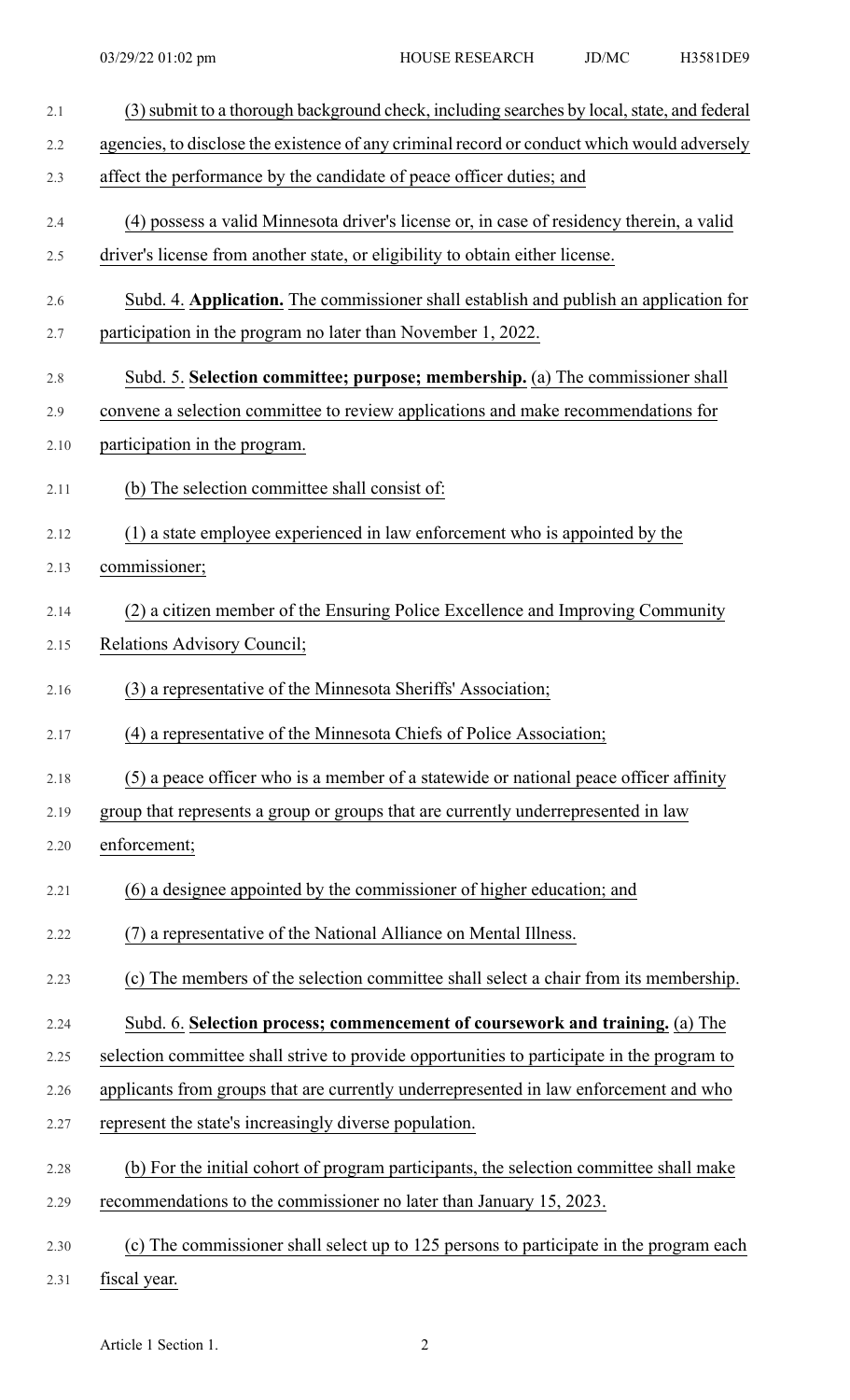| 3.1  | (d) The commissioner shall select and notify candidates of their selection to participate        |
|------|--------------------------------------------------------------------------------------------------|
| 3.2  | in the initial cohort no later than February 15, 2023.                                           |
| 3.3  | (e) The commissioner, in consultation with the presidents of the system campuses                 |
| 3.4  | designated as education providers under subdivision 11, shall establish a date to commence       |
| 3.5  | coursework and training for the initial cohort of program participants. Coursework must          |
| 3.6  | commence as soon as practicable, but no later than September 1, 2023.                            |
| 3.7  | (f) The commissioner shall establish future deadlines for the nomination of candidates,          |
| 3.8  | the selection of participants, and commencement of coursework and training for subsequent        |
| 3.9  | cohorts. The commissioner shall establish these deadlines, in consultation with the presidents   |
| 3.10 | of the system campuses designated as education providers under subdivision 11, to ensure         |
| 3.11 | that institutions providing training under the program have the staff, facilities, and resources |
| 3.12 | necessary to provide intensive comprehensive coursework and training to participants.            |
| 3.13 | Subd. 7. Nominations. Chief law enforcement officers may nominate and recommend                  |
| 3.14 | qualified candidates to participate in the program. Statewide and national peace officer         |
| 3.15 | affinity groups that represent groups that are currently underrepresented in law enforcement     |
| 3.16 | may also nominate candidates to participate in the program.                                      |
| 3.17 | Subd. 8. Participant benefits. Program participants are entitled to the following benefits:      |
|      |                                                                                                  |
| 3.18 | (1) tuition-free law enforcement education and skills training needed to be eligible for         |
| 3.19 | licensure as a peace officer;                                                                    |
| 3.20 | (2) a stipend to provide for living expenses while participating in the program;                 |
| 3.21 | (3) forgiveness of student loans incurred for past higher education degrees, to the extent       |
| 3.22 | the legislature appropriates funds for this purpose;                                             |
| 3.23 | (4) a signing bonus when hired by a state law enforcement agency as a peace officer;             |
| 3.24 | and                                                                                              |
| 3.25 | (5) a bonus for being retained after completion of the 18-month probationary period              |
| 3.26 | provided for in subdivision 14.                                                                  |
| 3.27 | Subd. 9. Participant obligations. (a) To enter the program, participants must sign a             |
| 3.28 | contract agreeing to fulfill the program's requirements and to fulfill the employment            |
| 3.29 | obligation under subdivision 10. The contract shall provide that a participant who fails to      |
| 3.30 | meet the requirements of the program without being excused by the commissioner must              |
| 3.31 | reimburse the state for the amount of state funds expended on the participant. The contract      |
| 3.32 | shall also include acknowledgment from the participant that the participant was advised of       |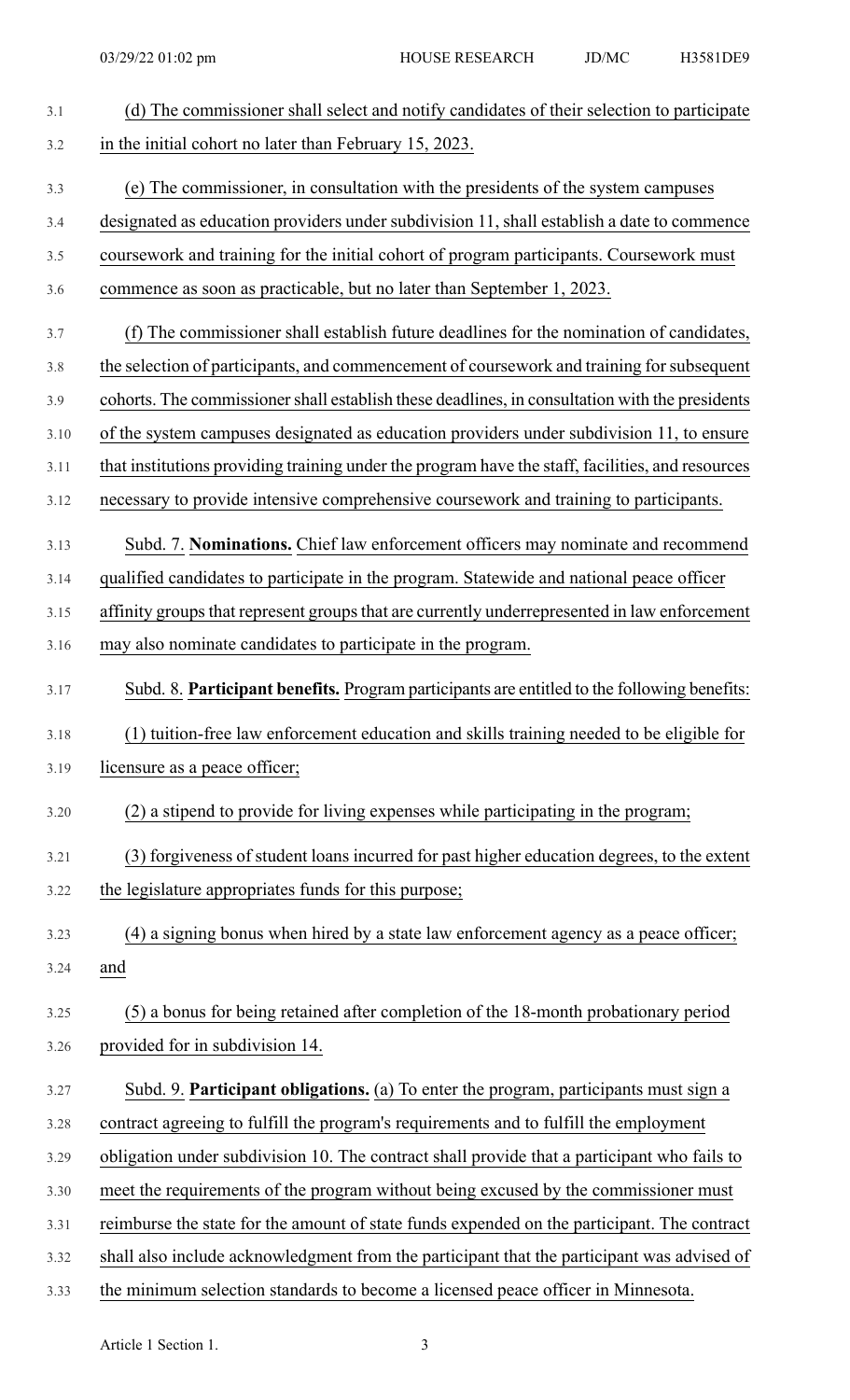| 4.1  | (b) To remain in the program, participants must:                                              |
|------|-----------------------------------------------------------------------------------------------|
| 4.2  | (1) continue to meet the eligibility requirements to participate in the program established   |
| 4.3  | in subdivision 3;                                                                             |
| 4.4  | (2) achieve passing grades in the required courses;                                           |
| 4.5  | (3) complete the required law enforcement skills training;                                    |
| 4.6  | (4) make timely progress towards completion of the program;                                   |
| 4.7  | (5) pass the Minnesota peace officer licensure exam; and                                      |
| 4.8  | (6) actively seek employment as a peace officer with a Minnesota law enforcement              |
| 4.9  | agency until employed as a peace officer.                                                     |
| 4.10 | Subd. 10. <b>Employment obligation.</b> (a) Unless granted an extension by the commissioner,  |
| 4.11 | a participant must be employed full time in the state as a peace officer within six months    |
| 4.12 | of completing the program.                                                                    |
| 4.13 | (b) A participant must remain continuously employed full time as a peace officer in the       |
| 4.14 | state for six years after completion of the program.                                          |
| 4.15 | (c) The commissioner shall annually verify with the board that program graduates who          |
| 4.16 | have not fulfilled the total employment obligation are employed as a peace officer by a state |
| 4.17 | law enforcement agency.                                                                       |
| 4.18 | (d) The commissioner may approve, on a case-by-case basis, employment in other public         |
| 4.19 | safety professions for program graduates to satisfy their employment obligation. When the     |
| 4.20 | commissioner approves a program graduate's request under this paragraph, the graduate         |
| 4.21 | must annually verify, in a form and manner specified by the commissioner, that the recipient  |
| 4.22 | is employed in a position that fulfills the employment obligation.                            |
| 4.23 | (e) Upon the request of a program graduate, the commissioner may temporarily suspend          |
| 4.24 | the employment obligation for extenuating circumstances. The employment obligation is         |
| 4.25 | canceled upon the program graduate's death or total and permanent disability.                 |
| 4.26 | Subd. 11. Education providers; sites. No later than September 1, 2022, the Board of           |
| 4.27 | Trustees of the Minnesota State Colleges and Universities shall designate at least four       |
| 4.28 | regionally diverse system campuses to provide the required intensive comprehensive law        |
| 4.29 | enforcement education and skills training to participants in the program.                     |
| 4.30 | Subd. 12. Education and skills training program. No later than February 1, 2023, the          |
| 4.31 | Board of Trustees of the Minnesota State Colleges and Universities, in consultation with      |
| 4.32 | the executive director of the board, shall develop an intensive comprehensive law             |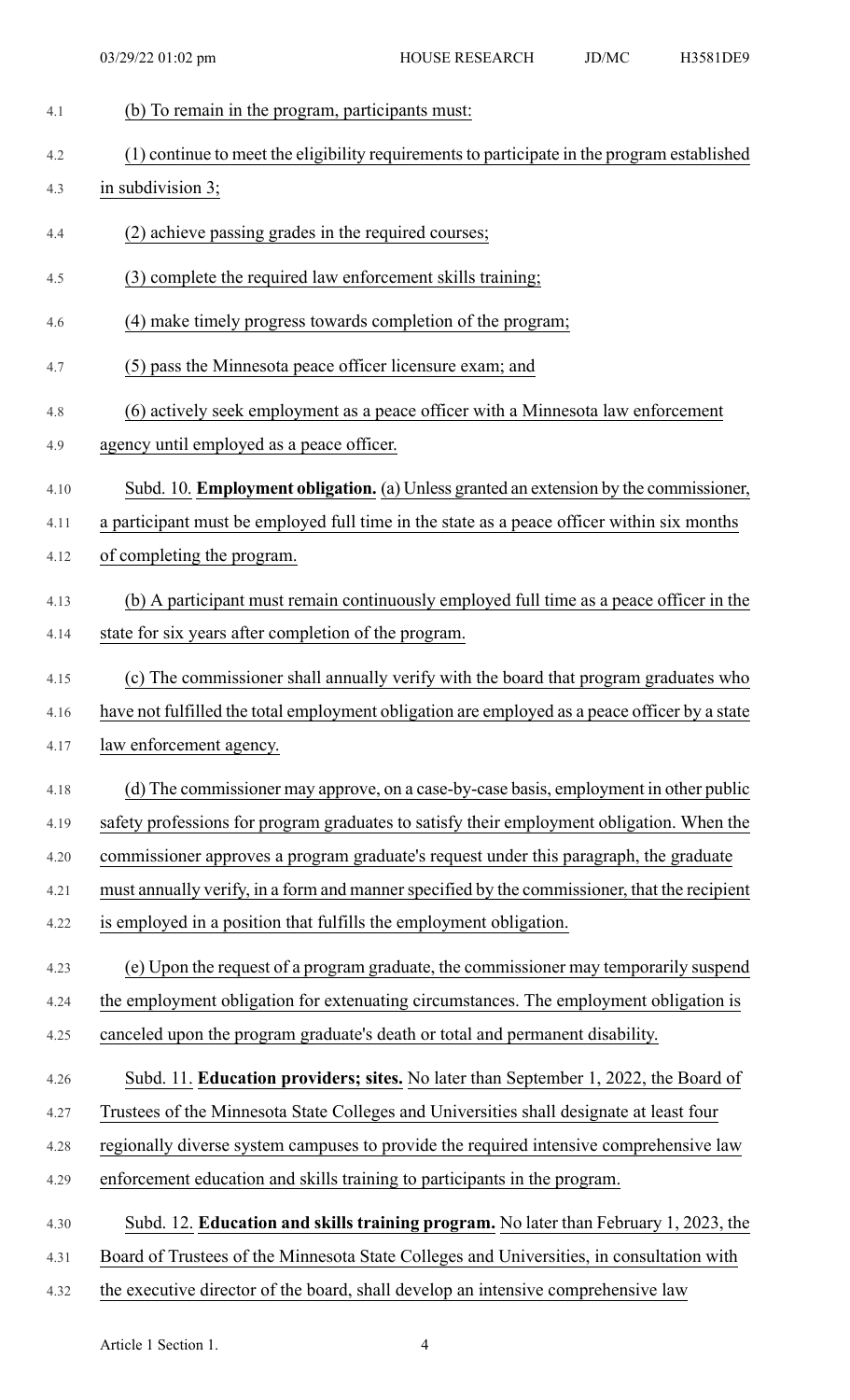| 5.1  | enforcement education and skills training program that will provide program participants       |
|------|------------------------------------------------------------------------------------------------|
| 5.2  | with the law enforcement education and skills training needed to be licensed as a peace        |
| 5.3  | officer. The program must be designed to be completed in eight months or less and shall        |
| 5.4  | be offered at the campuses designated under subdivision 11. The program may overlap,           |
| 5.5  | coincide with, or draw upon existing law enforcement education and training programs at        |
| 5.6  | system campuses. Existing law enforcement programs that are designed to be completed in        |
| 5.7  | eight months or less may be considered an intensive comprehensive law enforcement              |
| 5.8  | education and skills training program for purposes of this section.                            |
| 5.9  | Subd. 13. Job placement assistance; commissioner. The commissioner shall assist                |
| 5.10 | program participants in identifying and applying for peace officer positions in the state.     |
| 5.11 | Subd. 14. Hiring law enforcement agencies; extended probationary period granted;               |
| 5.12 | <b>reassignment.</b> (a) The chief law enforcement officer of an agency that hires a program   |
| 5.13 | graduate shall have 18 months to evaluate the officer's fitness for nonprobationary            |
| 5.14 | employment. If an agency elects not to offer a program graduate an unrestricted position       |
| 5.15 | after the 18-month probationary period, the agency shall provide the officer with up to three  |
| 5.16 | months of assistance in finding another public safety position within Minnesota.               |
| 5.17 | (b) During a program graduate's 18-month probationary period, the hiring agency must           |
| 5.18 | provide the officer with a mentor who is not the officer's partner. If the officer is a member |
| 5.19 | of a group that is currently underrepresented in law enforcement, the agency must make a       |
| 5.20 | good faith effort to pair the officer with a mentor from the same underrepresented group.      |
| 5.21 | When available, the agency shall pair the officer with a mentor who is employed as a peace     |
| 5.22 | officer with another law enforcement agency in the state.                                      |
| 5.23 | Subd. 15. Account established. (a) An intensive comprehensive peace officer education          |
| 5.24 | and training program account is created in the special revenue fund for depositing money       |
| 5.25 | appropriated to or received by the department for this program. Money deposited in the         |
| 5.26 | account is appropriated to the commissioner, does not cancel, and is continuously available    |
| 5.27 | to fund the requirements of this section.                                                      |
| 5.28 | (b) The commissioner shall annually transfer a sum to the Board of Trustees of the             |
| 5.29 | Minnesota State Colleges and Universities that is sufficient to provide the required education |
| 5.30 | and skills training to program participants at the campuses designated under subdivision       |
| 5.31 | 11.                                                                                            |
| 5.32 | Subd. 16. Definitions. (a) For purposes of this section, the following terms have the          |
| 5.33 | meanings given.                                                                                |
| 5.34 | (b) "Board" means the Board of Peace Officer Standards and Training.                           |

Article 1 Section 1. 5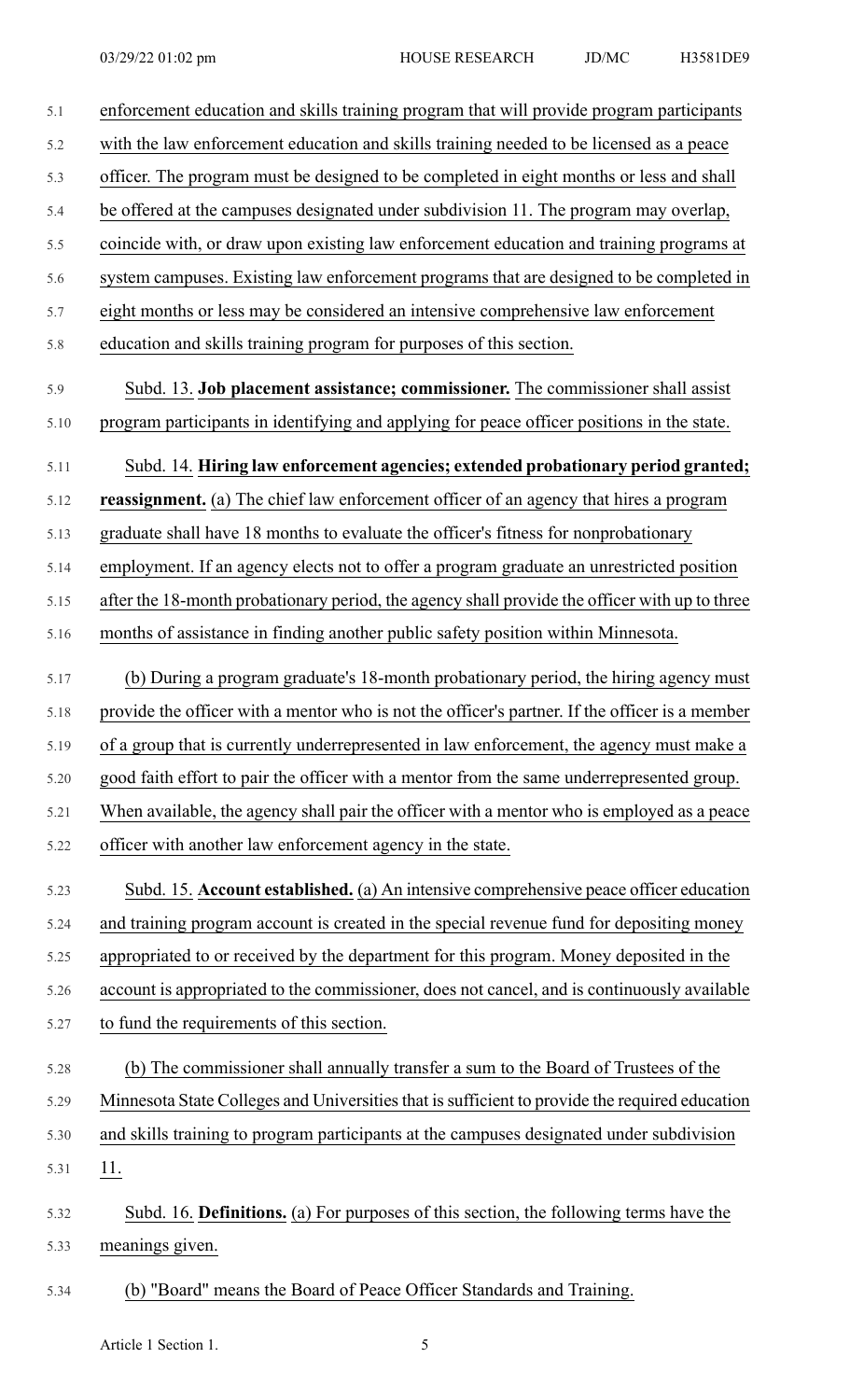| 6.1  | (c) "Commissioner" means the commissioner of the Department of Public Safety.                  |
|------|------------------------------------------------------------------------------------------------|
| 6.2  | (d) "Peace officer" has the meaning given in section 626.84, subdivision 1, paragraph          |
| 6.3  | $(c)$ .                                                                                        |
| 6.4  | (e) "Program" means the intensive comprehensive peace officer education and training           |
| 6.5  | program.                                                                                       |
|      |                                                                                                |
| 6.6  | Sec. 2. [626.8518] PEACE OFFICER COLLEGE SCHOLARSHIP PROGRAM.                                  |
| 6.7  | Subdivision 1. Establishment. A program is established within the Department of Public         |
| 6.8  | Safety to provide college scholarships to highly qualified Minnesota high school graduates     |
| 6.9  | to earn a law enforcement degree from an eligible postsecondary institution. The program       |
| 6.10 | shall be known as the "peace officer college scholarship program."                             |
| 6.11 | Subd. 2. Purpose. The peace officer college scholarship program is intended to recruit,        |
| 6.12 | educate, train, and mentor highly qualified high school graduates to become licensed peace     |
| 6.13 | officers in the state. A highly qualified candidate shall demonstrate a strong moral character |
| 6.14 | and a commitment to community and public service. In addition, candidates should possess       |
| 6.15 | advanced critical thinking, problem-solving, communication, and interpersonal skills. The      |
| 6.16 | program shall strive to include persons from groups that are currently underrepresented in     |
| 6.17 | policing. Program participants shall represent all regions of the state.                       |
| 6.18 | Subd. 3. Program eligibility. (a) To be eligible for a scholarship under this section, a       |
| 6.19 | candidate must:                                                                                |
| 6.20 | (1) qualify for resident tuition, as defined in section 135A.043;                              |
|      |                                                                                                |
| 6.21 | (2) be a citizen of the United States;                                                         |
| 6.22 | (3) submit to a thorough background check, including searches by local, state, and federal     |
| 6.23 | agencies, to disclose the existence of any criminal record or conduct which would adversely    |
| 6.24 | affect the performance by the applicant of peace officer duties; and                           |
| 6.25 | (4) be enrolled for at least 12 credits per term in a law enforcement degree, diploma, or      |
| 6.26 | certificate program at an eligible institution, as defined by section 136A.101.                |
| 6.27 | (b) Both current students and newly-admitted incoming students may apply for and               |
| 6.28 | receive a scholarship.                                                                         |
| 6.29 | Subd. 4. Application; program administration. (a) The commissioner shall establish             |
| 6.30 | and publish an application for participation in the scholarship program no later than          |
| 6.31 | November 1, 2022. For each academic year, the commissioner shall establish the deadline        |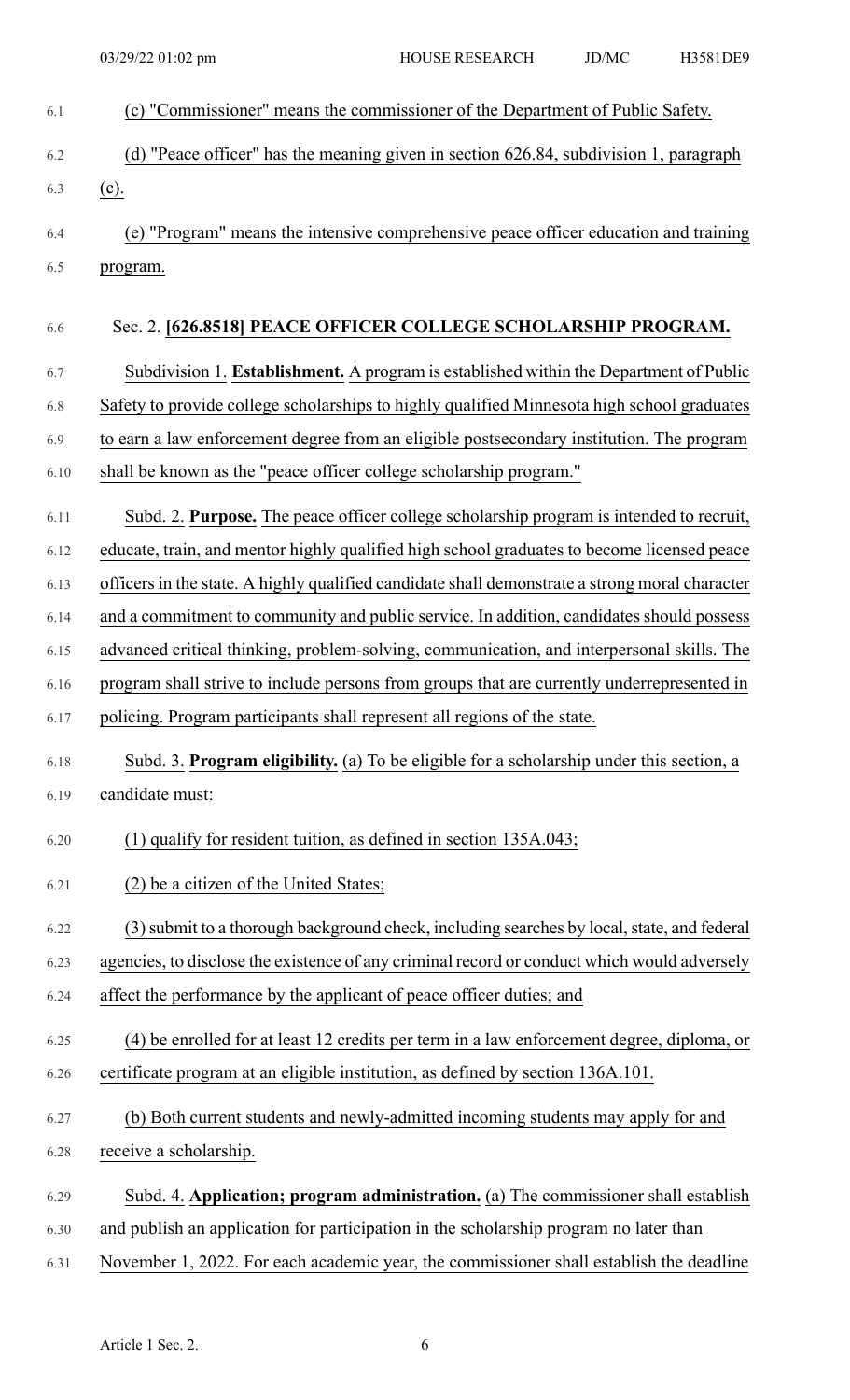| 7.1  | for applicants to apply for a scholarship. The commissioner must publish the application        |
|------|-------------------------------------------------------------------------------------------------|
| 7.2  | deadline at least 12 weeks prior to the deadline.                                               |
| 7.3  | (b) The commissioner shall establish the guidelines and programming necessary for               |
| 7.4  | implementing and administering the program, including providing summer law enforcement          |
| 7.5  | and leadership skills training to participants.                                                 |
| 7.6  | Subd. 5. Nominations. Chief law enforcement officers may nominate up to two                     |
| 7.7  | candidates to receive scholarships under this program each academic year that funding is        |
| 7.8  | available for scholarships. Statewide and national peace officer affinity groups that represent |
| 7.9  | groups that are currently underrepresented in law enforcement may also nominate candidates      |
| 7.10 | to participate in the program.                                                                  |
| 7.11 | Subd. 6. Selection committee; membership. (a) The commissioner shall convene a                  |
| 7.12 | selection committee to review applications and recommend candidates for participation in        |
| 7.13 | the program.                                                                                    |
| 7.14 | (b) The selection committee shall consist of:                                                   |
| 7.15 | (1) a state employee experienced in law enforcement who is appointed by the                     |
| 7.16 | commissioner;                                                                                   |
| 7.17 | (2) a citizen member of the Ensuring Police Excellence and Improving Community                  |
| 7.18 | Relations Advisory Council;                                                                     |
| 7.19 | (3) a representative of the Minnesota Sheriffs' Association;                                    |
| 7.20 | (4) a representative of the Minnesota Chiefs of Police Association;                             |
| 7.21 | (5) a peace officer who is a member of a statewide or national peace officer affinity           |
| 7.22 | group that represents a group or groups that are currently underrepresented in law              |
| 7.23 | enforcement;                                                                                    |
| 7.24 | (6) a designee appointed by the commissioner of higher education; and                           |
| 7.25 | a representative of the National Alliance on Mental Illness.                                    |
| 7.26 | (c) The members of the selection committee shall select a chair from its membership.            |
| 7.27 | Subd. 7. Selection process. (a) The commissioner shall award up to 125 scholarships             |
| 7.28 | each academic year beginning in the 2023-2024 academic year to students that the selection      |
| 7.29 | committee recommends to the commissioner. The commissioner shall strive to provide              |
| 7.30 | opportunities to participate in the program to applicants from groups that are currently        |
| 7.31 | underrepresented in law enforcement and who represent the state's increasingly diverse          |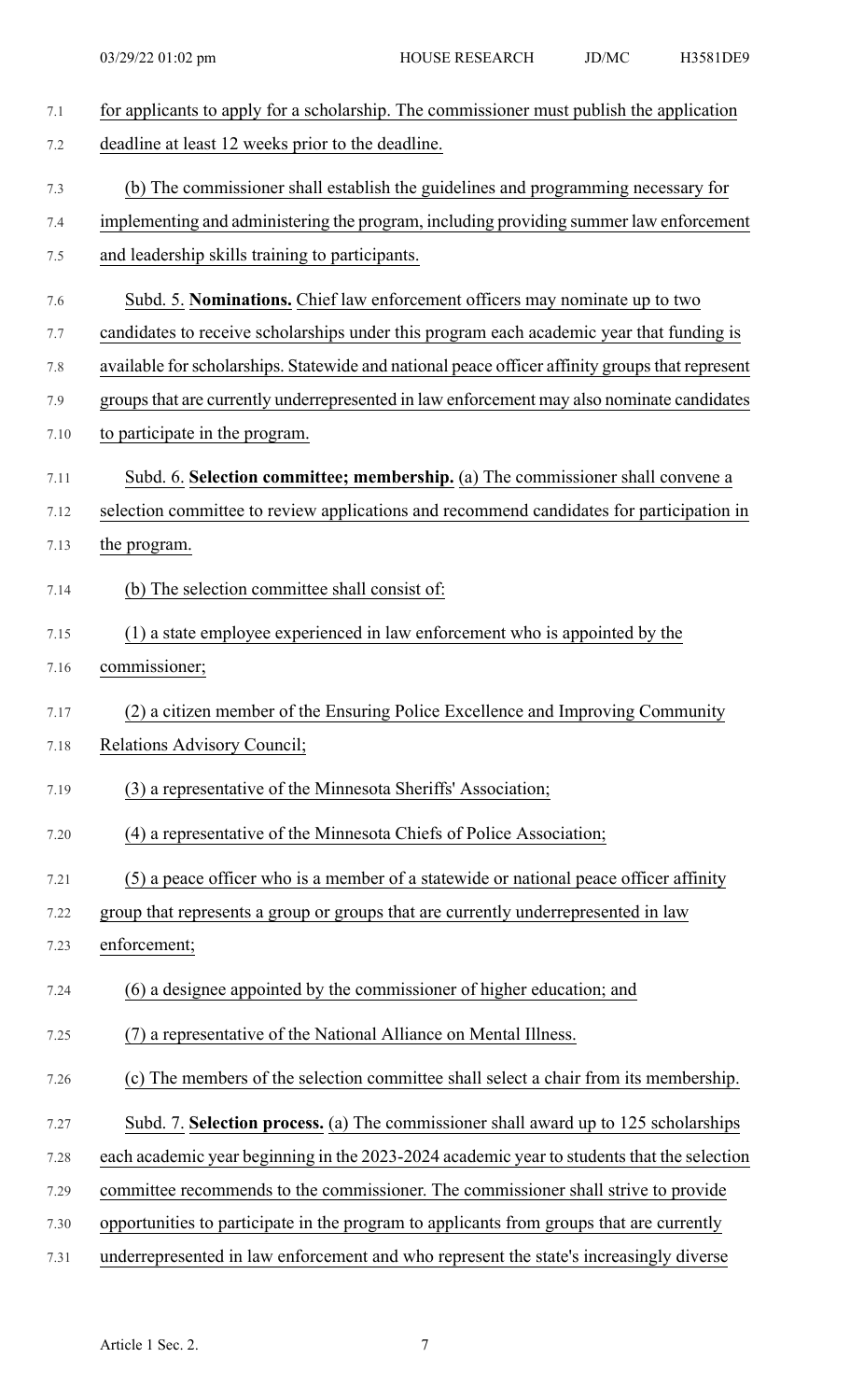| 8.1  | population. The commissioner must ensure that scholarships are awarded to students from       |
|------|-----------------------------------------------------------------------------------------------|
| 8.2  | all regions of the state.                                                                     |
| 8.3  | (b) The commissioner shall establish deadlines for the nomination of candidates and the       |
| 8.4  | selection of participants. For the initial cohort of program participants, the selection      |
| 8.5  | committee shall make recommendations to the commissioner no later than January 15, 2023.      |
| 8.6  | The commissioner shall select and notify candidates of their selection to participate in the  |
| 8.7  | initial cohort no later than February 15, 2023. The selection committee shall give preference |
| 8.8  | to applicants from groups that are currently underrepresented in law enforcement and who      |
| 8.9  | represent the state's increasingly diverse population.                                        |
| 8.10 | Subd. 8. Participant benefits. (a) Program participants are entitled to the following         |
| 8.11 | benefits:                                                                                     |
| 8.12 | (1) free tuition and fees for up to eight semesters;                                          |
| 8.13 | (2) free law enforcement skills training;                                                     |
| 8.14 | (3) supplemental law enforcement and leadership skills training; and                          |
| 8.15 | (4) a stipend to provide for living expenses while participating in the program.              |
| 8.16 | (b) In calculating the amount of tuition and fees covered by the scholarship under            |
| 8.17 | paragraph (a), clause (1), the commissioner must first deduct:                                |
| 8.18 | (1) the amount of the federal Pell Grant award for which the recipient is eligible;           |
| 8.19 | (2) the amount of the state grant award for which the recipient is eligible;                  |
| 8.20 | (3) the amount of any other state or federal financial aid received; and                      |
| 8.21 | (4) the sum of all institutional grants, scholarships, tuition waivers, and tuition remission |
| 8.22 | amounts.                                                                                      |
| 8.23 | (c) For scholarship recipients attending a private institution, the amount of tuition and     |
| 8.24 | fees covered by the scholarship under paragraph (a), clause (1), must not exceed:             |
| 8.25 | (1) for private two-year programs, the highest amount of tuition and fees charged at a        |
| 8.26 | public two-year institution; or                                                               |
| 8.27 | (2) for private four-year programs, the highest amount of tuition and fees charged at a       |
| 8.28 | public university.                                                                            |
| 8.29 | Subd. 9. Participant obligations. (a) To enter the program, participants must sign a          |
| 8.30 | contract agreeing to fulfill the program's requirements, to fulfill the employment obligation |
| 8.31 | under subdivision 10, and to reimburse the state for failing to complete the program without  |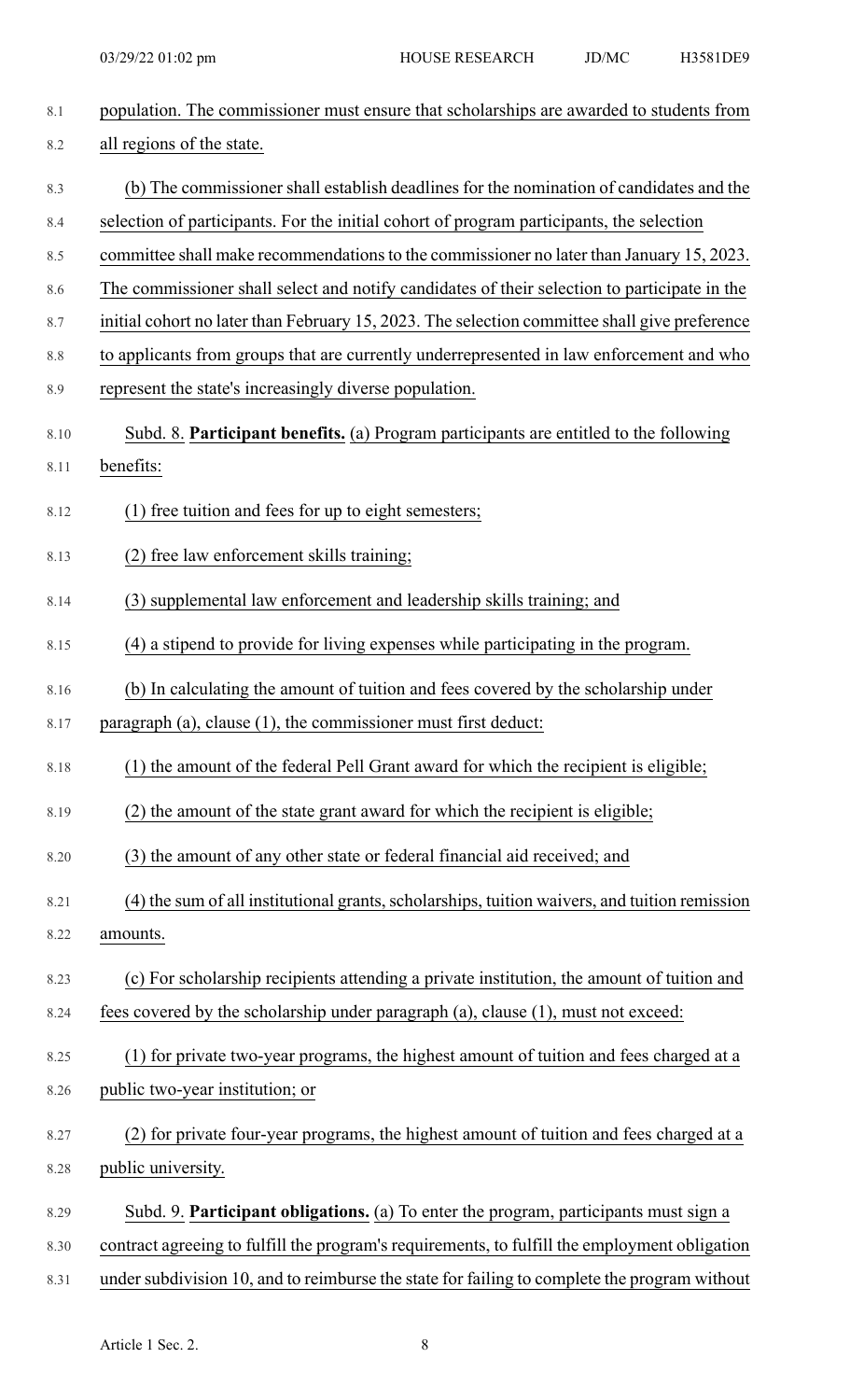| 9.1  | being excused from the program by the commissioner. The contract shall also include           |
|------|-----------------------------------------------------------------------------------------------|
| 9.2  | acknowledgment from the participant that the participant was advised of the minimum           |
| 9.3  | selection standards to become a licensed peace officer in Minnesota.                          |
| 9.4  | (b) To remain in the program, participants must:                                              |
| 9.5  | (1) continue to meet the eligibility requirements to participate in the program established   |
| 9.6  | in subdivision 3;                                                                             |
| 9.7  | (2) remain in good academic standing and make timely progress toward completion of            |
| 9.8  | a law enforcement degree as provided for under paragraph (c);                                 |
| 9.9  | (3) complete the required law enforcement skills training;                                    |
| 9.10 | (4) participate in leadership and peace officer specific training provided by the             |
| 9.11 | commissioner each summer;                                                                     |
| 9.12 | (5) pass the Minnesota peace officer licensure exam; and                                      |
| 9.13 | (6) actively seek employment as a peace officer in a Minnesota law enforcement agency         |
| 9.14 | until employed as a peace officer.                                                            |
| 9.15 | (c) Unless the commissioner approves a participant's request for an extension or grants       |
| 9.16 | an exception to the requirements of this paragraph, a participant must complete the program:  |
| 9.17 | (1) in four academic years, if the program is a bachelor's degree program; or                 |
| 9.18 | (2) in two academic years, if the program is a diploma, certificate, or associate's degree    |
| 9.19 | program.                                                                                      |
| 9.20 | Subd. 10. <b>Employment obligation.</b> (a) Unless granted an extension by the commissioner,  |
| 9.21 | a participant must be employed full time in the state as a peace officer within six months    |
| 9.22 | of completing the program.                                                                    |
| 9.23 | (b) A participant must remain continuously employed full time as a peace officer in the       |
| 9.24 | state for six years after completion of the program.                                          |
| 9.25 | (c) For at least the first two years of a program graduate's employment as a peace officer,   |
| 9.26 | the hiring agency must provide the officer with a mentor who is not the officer's partner. If |
| 9.27 | the officer is a member of a group that is currently underrepresented in law enforcement,     |
| 9.28 | the agency must make a good faith effort to pair the officer with a mentor from the same      |
| 9.29 | underrepresented group. When available, the agency shall pair the officer with a mentor       |
| 9.30 | who is employed as a peace officer with another law enforcement agency in the state.          |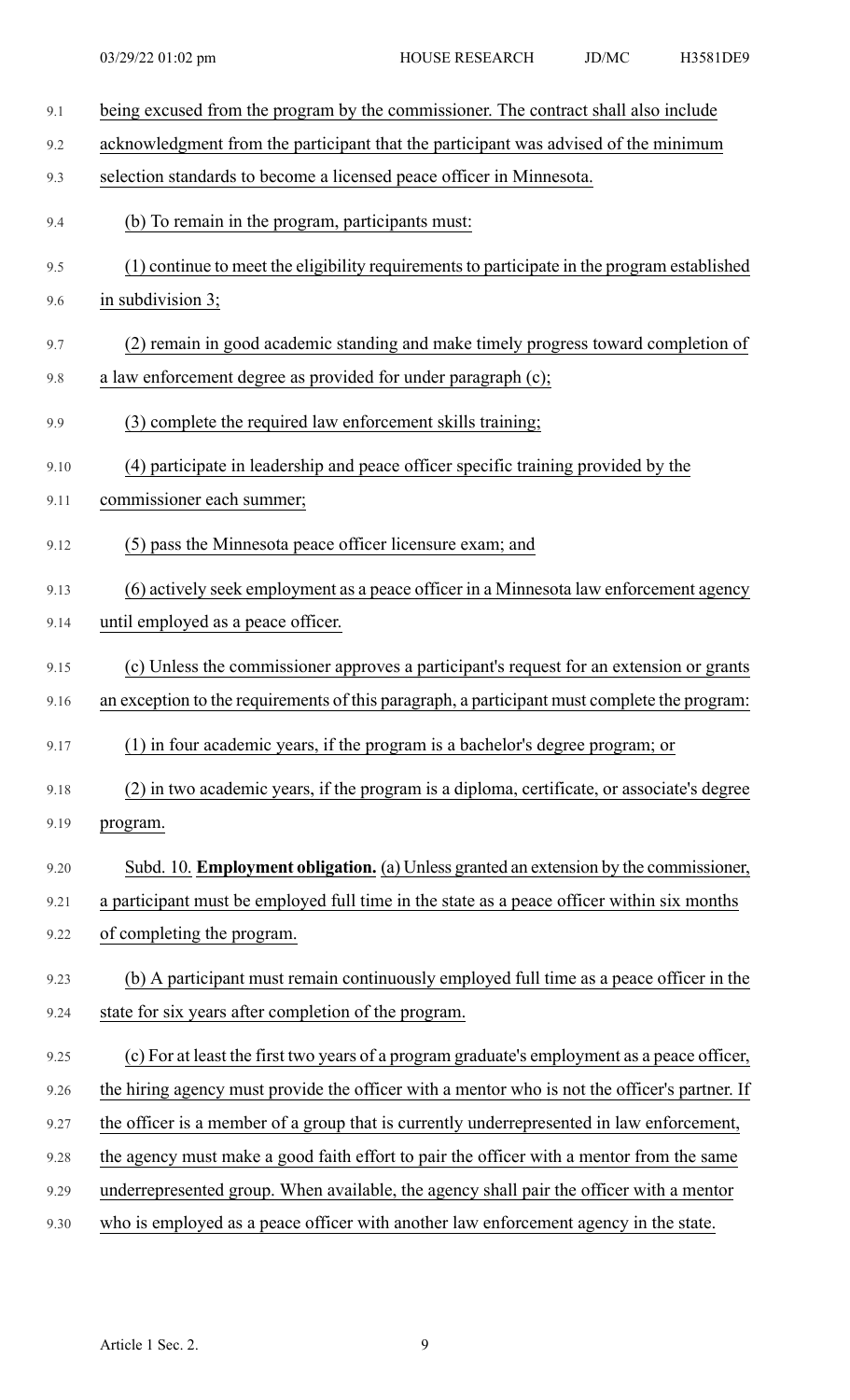10.1 (d) The commissioner shall annually verify with the board that program graduates who 10.2 have not fulfilled the total employment obligation are employed as a peace officer by a state 10.3 law enforcement agency. 10.4 (e) The commissioner may approve, on a case-by-case basis, employment in other public 10.5 safety professions for program graduates to satisfy their employment obligation. When the 10.6 commissioner approves a program graduate's request under this paragraph, the person must 10.7 annually verify, in a form and manner specified by the commissioner, that the graduate is 10.8 employed in a position that fulfills the employment obligation. 10.9 (f) Upon the request of a program graduate, the commissioner may temporarily suspend 10.10 the employment obligation for extenuating circumstances. The employment obligation is 10.11 canceled upon the program graduate's death or total and permanent disability. 10.12 Subd. 11. **Failure to complete degree or satisfy the employment obligation.** If a 10.13 program participant fails to earn their degree in the time provided, otherwise fails to meet 10.14 the requirements of the program without being excused from the program by the 10.15 commissioner, or fails to satisfy the employment obligation, the commissioner must convert 10.16 the amount of state funds expended on the participant's education and stipend into a student 10.17 loan and collect from the participant the total amount paid plus interest at a rate established 10.18 according to section 270C.40. 10.19 Subd. 12. **Job placement assistance; commissioner.** The commissioner shall assist 10.20 program participants in identifying and applying for peace officer positions in the state. 10.21 Subd. 13. **Account established.** A peace officer college scholarship program account 10.22 is created in the special revenue fund for depositing money appropriated to or received by 10.23 the department for this program. Money deposited in the account is appropriated to the 10.24 commissioner, does not cancel, and is continuously available to fund the requirements of 10.25 this section. 10.26 Subd. 14. **Definitions.** (a) For purposes of this section, the following terms have the 10.27 meanings given. 10.28 (b) "Board" means the Board of Peace Officer Standards and Training. 10.29 (c) "Commissioner" means the commissioner of the Department of Public Safety. 10.30 (d) "Peace officer" has the meaning given in section 626.84, subdivision 1, paragraph  $10.31$  (c). 10.32 (e) "Program" means the peace officer college scholarship program.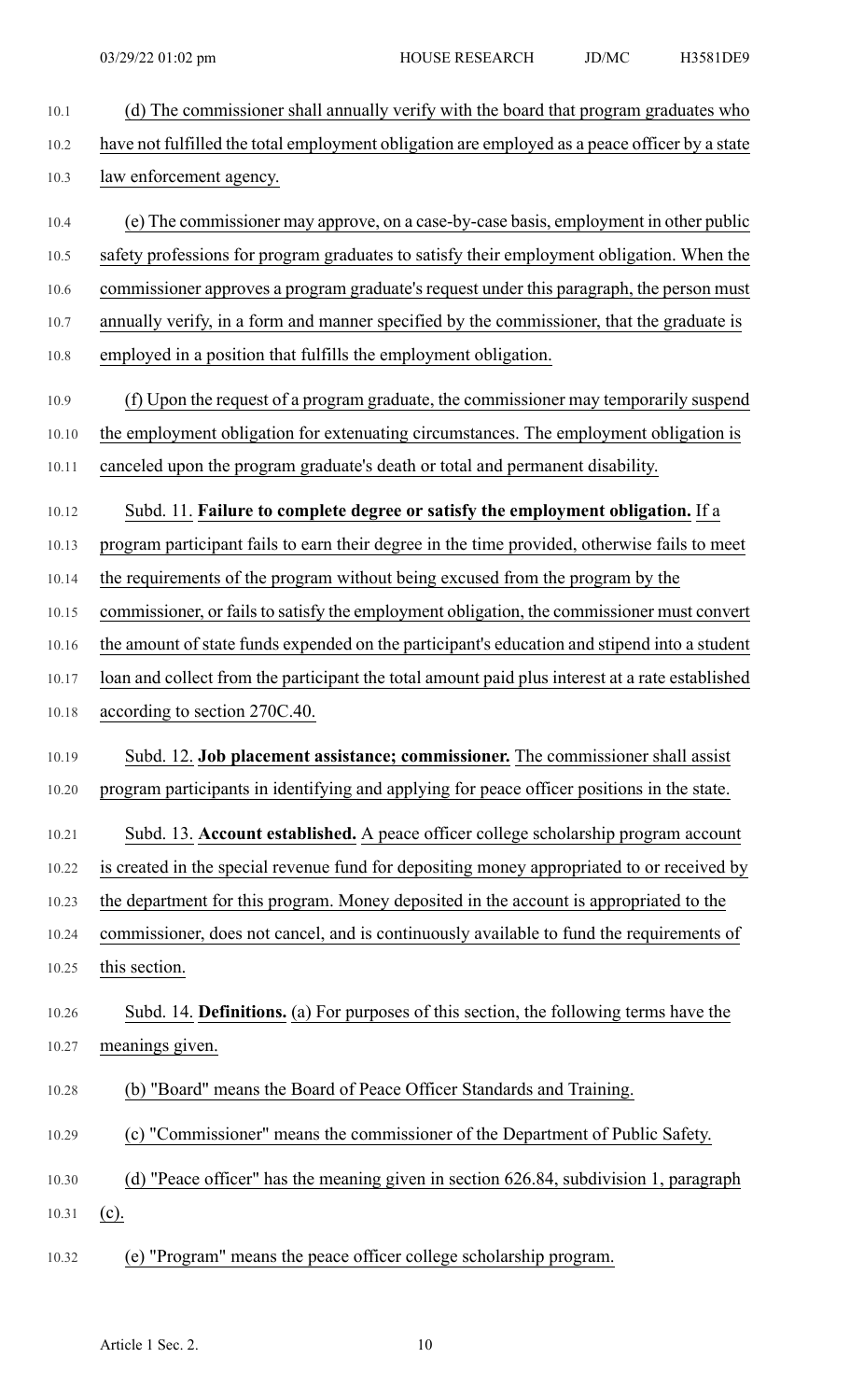# 11.1 Sec. 3. **APPROPRIATIONS; INTENSIVE COMPREHENSIVE PEACE OFFICER**

#### 11.2 **EDUCATION AND TRAINING PROGRAM.**

#### 11.3 Subdivision 1. **Commissioner of public safety; program creation and**

- 11.4 **administration.** \$13,000,000 in fiscal year 2023 is appropriated from the general fund for
- 11.5 transfer to the intensive comprehensive peace officer education and training program account
- 11.6 in the special revenue fund to establish and administer the intensive comprehensive peace
- 11.7 officer education and training program.

# 11.8 Subd. 2. **Public safety; outreach.** \$800,000 in fiscal year 2023 is appropriated from the

- 11.9 general fund for transfer to the intensive comprehensive peace officer education and training
- 11.10 program account in the special revenue fund to conduct outreach to qualified candidates
- 11.11 for the intensive comprehensive peace officer education and training program. The
- 11.12 commissioner shall use the funds to target and recruit candidates or groups of candidates
- 11.13 who meet the program's eligibility requirements with an emphasis placed on reaching
- 11.14 candidates from groups that are currently underrepresented in law enforcement and who
- 11.15 represent the state's increasingly diverse population. The commissioner shall conduct outreach
- 11.16 directly to statewide and national peace officer affinity groups that represent groups that
- 11.17 are currently underrepresented in law enforcement. The commissioner shall contract with
- 11.18 an agency with proven experience and success in targeting and recruiting candidates for
- 11.19 specific professions.

### 11.20 Sec. 4. **APPROPRIATION; PUBLIC SAFETY; TRANSFER TO MNSCU; PEACE** 11.21 **OFFICER COLLEGE SCHOLARSHIP PROGRAM.**

## 11.22 \$2,600,000 in fiscal year 2023 is appropriated from the general funds for transfer to the 11.23 peace officer college scholarship program account in the special revenue fund to establish

- 11.24 and administer the peace officer college scholarship program. The commissioner shall use
- 11.25 a portion of this appropriation to promote the program to students from groups that are
- 11.26 currently underrepresented in law enforcement and who represent the state's increasingly
- 11.27 diverse population. The commissioner shall conduct outreach directly to statewide and
- 11.28 national peace officer affinity groups that represent groups that are currently underrepresented
- 11.29 in law enforcement.

#### 11.30 Sec. 5. **APPROPRIATION; PEACE OFFICER EXPLORER PROGRAM GRANTS;** 11.31 **MENTOR GRANTS.**

#### 11.32 Subdivision 1. **Peace officer explorer program grants.** \$1,000,000 in fiscal year 2023 11.33 is appropriated from the general fund to the commissioner of public safety for reimbursement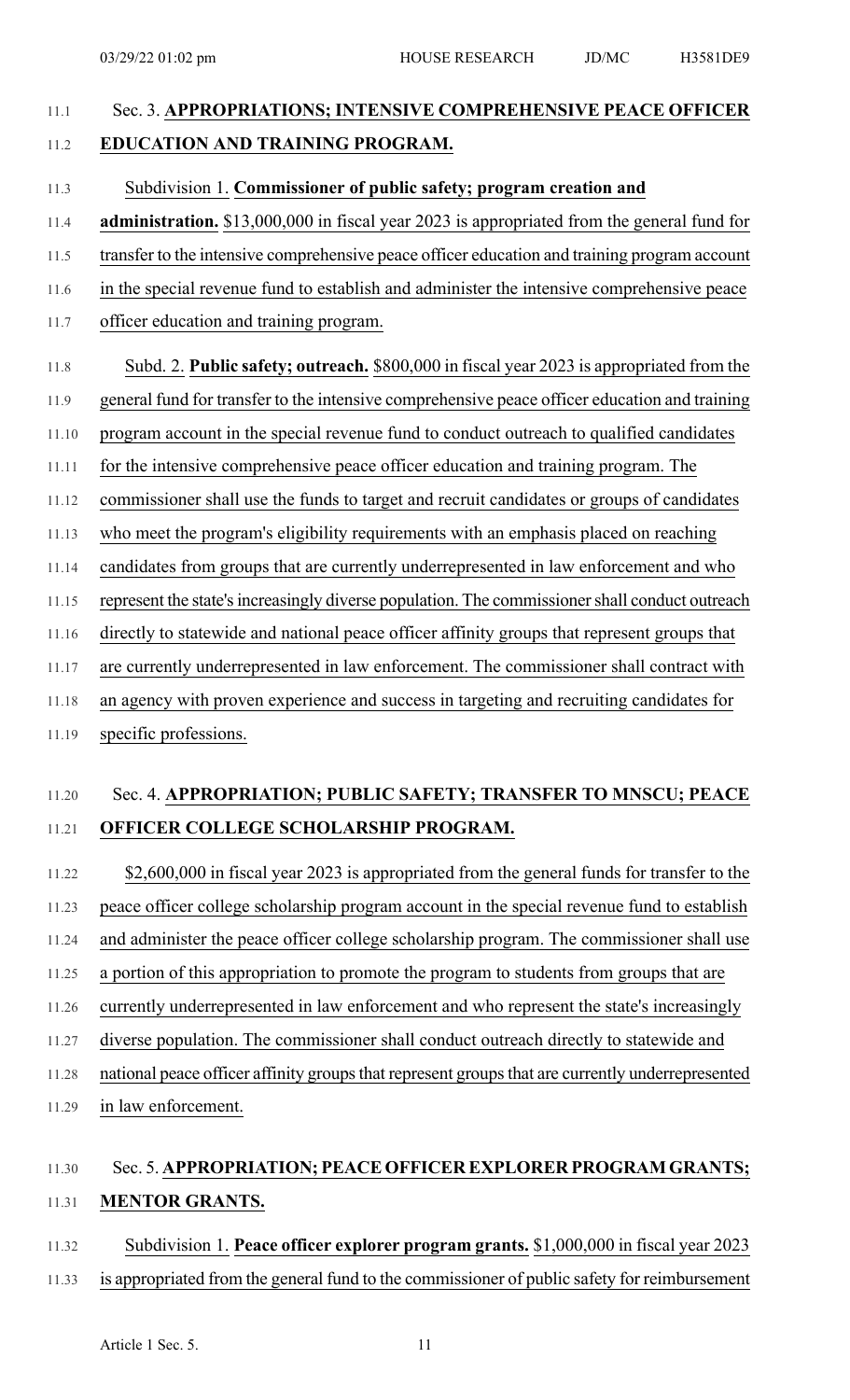| 12.1  | grants to local units of government that operate peace officer explorer programs. Applicants |
|-------|----------------------------------------------------------------------------------------------|
| 12.2  | for reimbursement grants may receive up to 50 percent of the cost of operating the program.  |
| 12.3  | Reimbursement grants shall be proportionally allocated based on the number of grant          |
| 12.4  | applications approved by the commissioner.                                                   |
| 12.5  | Subd. 2. Mentor grants. \$1,000,000 in fiscal year 2023 is appropriated from the general     |
| 12.6  | fund to the commissioner of public safety for reimbursement grants to local units of         |
| 12.7  | government that permit peace officers employed by the applicant to serve as mentors to       |
| 12.8  | officers employed by other agencies who have recently graduated from either the intensive    |
| 12.9  | comprehensive peace officer education and training program or the peace officer college      |
| 12.10 | scholarship program. Reimbursement grants shall be proportionally allocated based on the     |
| 12.11 | number of grant applications approved by the commissioner.                                   |
| 12.12 | <b>ARTICLE 2</b>                                                                             |
| 12.13 | <b>SOCIAL WORK SCHOLARSHIPS</b>                                                              |
|       |                                                                                              |
| 12.14 | Section 1. [136A.1285] SOCIAL WORK SCHOLARSHIP PROGRAM.                                      |
| 12.15 | Subdivision 1. Program established. The commissioner shall establish a scholarship           |
| 12.16 | program for eligible students preparing to become licensed social workers in Minnesota.      |
| 12.17 | Subd. 2. Eligible students. (a) A student is eligible for a scholarship under this section   |
| 12.18 | if the student is:                                                                           |
| 12.19 | $(1)$ a resident student;                                                                    |
| 12.20 | (2) enrolled in a baccalaureate degree-granting social work program at an eligible           |
| 12.21 | institution; and                                                                             |
| 12.22 | (3) in good academic standing and making satisfactory academic progress.                     |
| 12.23 | (b) To receive a scholarship under this section, a student must:                             |
| 12.24 | (1) apply in the form and manner specified by the commissioner; and                          |
| 12.25 | (2) sign a contract agreeing to fulfill the employment obligation under subdivision 4.       |
| 12.26 | (c) A student may receive a scholarship under this section for no more than eight            |
| 12.27 | semesters or the equivalent.                                                                 |
| 12.28 | Subd. 3. Scholarship amounts. (a) The amount of a scholarship awarded under this             |
| 12.29 | section shall be equal to the recipient's recognized cost of attendance after deducting:     |
| 12.30 | (1) the amount of the federal Pell grant award for which the recipient is eligible;          |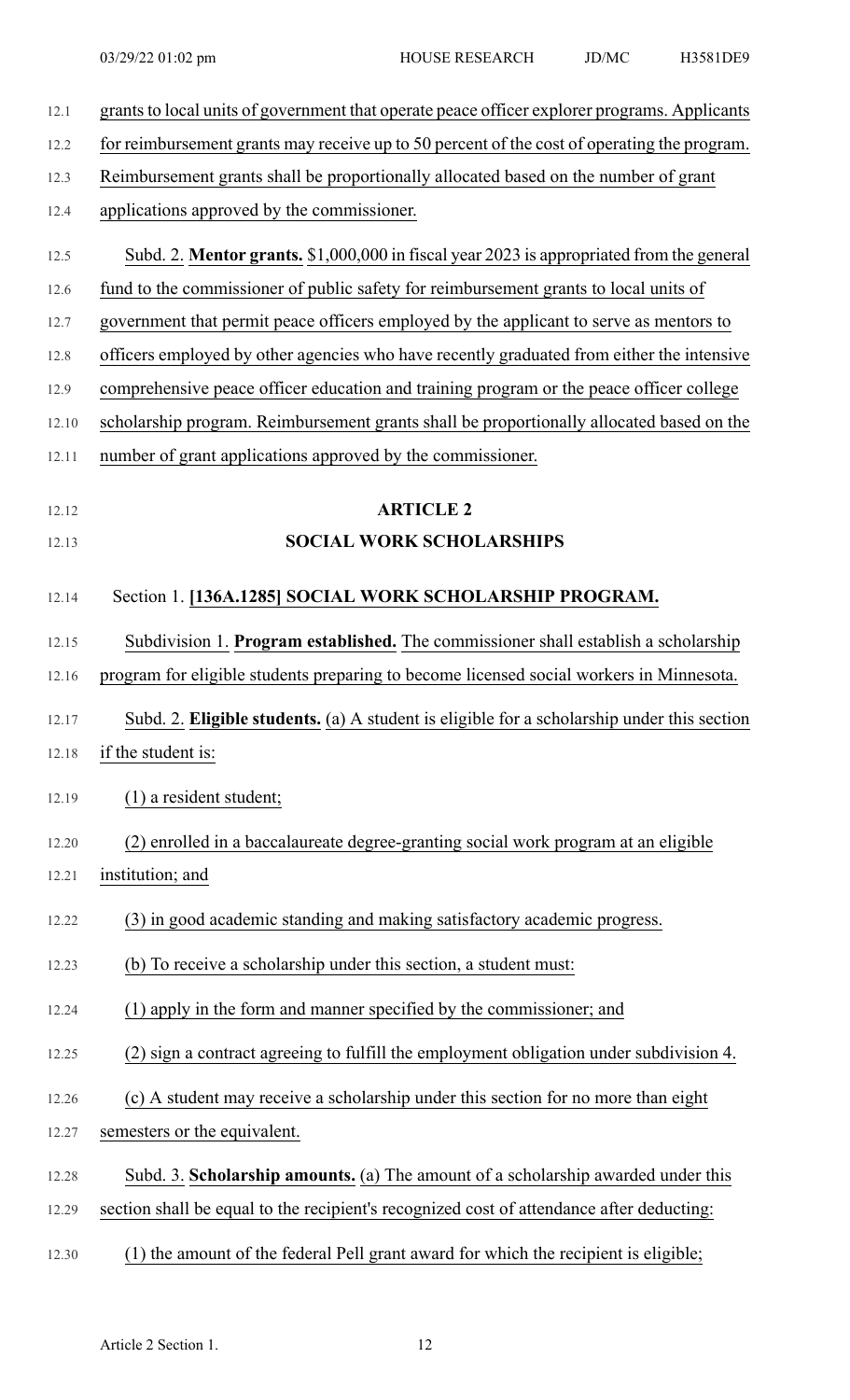| 13.1  | (2) the amount of the state grant award for which the recipient is eligible;                   |
|-------|------------------------------------------------------------------------------------------------|
| 13.2  | (3) the amount of any other state or federal gift aid received; and                            |
| 13.3  | (4) the sum of all institutional scholarships, grants, tuition waivers, and tuition remission  |
| 13.4  | amounts.                                                                                       |
| 13.5  | (b) For purposes of this section, the recognized cost of attendance for a public institution   |
| 13.6  | has the meaning given in Code of Federal Regulations, title 20, chapter 28, subchapter IV,     |
| 13.7  | part F, section 108711. The recognized cost of attendance for a private institution equals the |
| 13.8  | lesser of:                                                                                     |
| 13.9  | (1) the cost of attendance for the institution as calculated under Code of Federal             |
| 13.10 | Regulations, title 20, chapter 28, subchapter IV, part F, section 1087ll; or                   |
| 13.11 | (2) an amount equal to the highest recognized cost of attendance at a public university.       |
| 13.12 | (c) The scholarship shall be paid directly to the institution where the recipient is enrolled. |
| 13.13 | Subd. 4. Employment obligation. (a) Beginning within six months of the completion              |
| 13.14 | the academic program for which the scholarship was awarded, a scholarship recipient must:      |
| 13.15 | (1) be licensed with the Minnesota board of social work; and                                   |
| 13.16 | (2) be employed full time as a social worker in a Minnesota for at least four years.           |
| 13.17 | (b) A recipient who has completed the program for which the scholarship was awarded,           |
| 13.18 | but who has not fulfilled the total employment obligation, must annually verify, in a form     |
| 13.19 | and manner specified by the commissioner, that the recipient is employed in a position that    |
| 13.20 | fulfills the employment obligation.                                                            |
| 13.21 | (c) If a recipient fails to meet the employment requirement, the commissioner shall            |
| 13.22 | convert the recipient's total scholarship award to a student loan and collect from the         |
| 13.23 | participant the total amount paid plus interest at a rate established according to section     |
| 13.24 | 270C.40.                                                                                       |
| 13.25 | (d) The commissioner may waive or defer the employment obligation for a scholarship            |
| 13.26 | recipient for continued graduate studies in social work or for circumstances involving         |
| 13.27 | extreme hardship.                                                                              |
| 13.28 | (e) Any obligation to fulfill the employment obligation cancels upon the death or              |
| 13.29 | permanent and total disability of the scholarship recipient.                                   |
| 13.30 | The commissioner shall develop a contract to be signed by all scholarship applicants.<br>(f)   |
| 13.31 | The contract shall bind the applicant to the employment obligation under this subdivision.     |